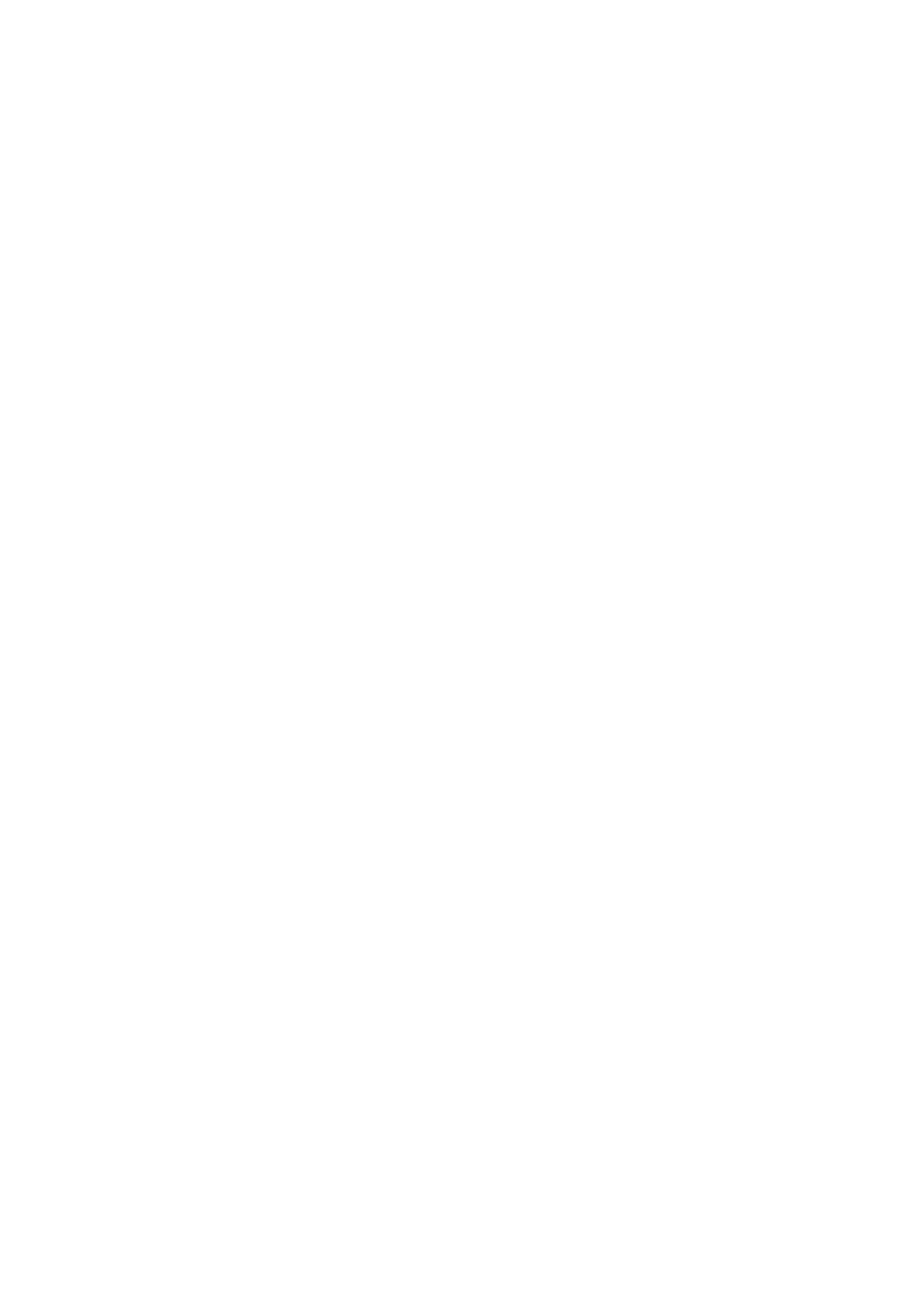# about AKD ecowood-dry



# **Outdoor structural & building timber for the 21st Century**

*AKD ecowood-dry is a range of treated outdoor timber products that are particularly designed for today's discerning and demanding building industry. With the built in protection of a safe, modern wood preservative system, AKD ecowood-dry is a superior option when termite and decay resistant outdoor timber is required.*



#### AKD *ecowood-dry* **means durable outdoor timber products that are:**

- Sourced from sustainable Australian plantation pine forests.
- Protected against termites and decay by a safe modern wood preservative.
- Manufactured in a state-of-the-art environmentally compliant facility in accordance with Australian Standards.
- Guaranteed against failure due to termites and decay by Tanalised® structural performance guarantee (see below).
- Treated with a modern light organic solvent preservative, therefore the timber is supplied dry (< 15% moisture content) and it is lightweight, dimensionally stable and easy to work with.

AKD *ecowood-dry* is initially a distinct green colour which is a natural attribute of the preservative treatment. Over time this will weather to a honey brown colour. See the painting instructions for further information.

# **Guaranteed protection against termites & decay**

AKD *ecowood-dry* is treated with a light organic solvent preservative. The active ingredients in the treatment are copper naphthenate and a synthetic pyrethroid insecticide permethrin. These materials have been thoroughly tested in Australian conditions and are fully approved under Australian Standards. AKD *ecowood-dry* is backed by a Tanalised® structural guarantee against termites and decay (see guarantee section).

# **Suitable applications**

AKD *ecowood-dry* is treated to H3 level as per Australian Standard 1604.1 which is for use outside and above ground. Typical examples are decks, pergolas, fencing, cladding and general exterior construction above ground.



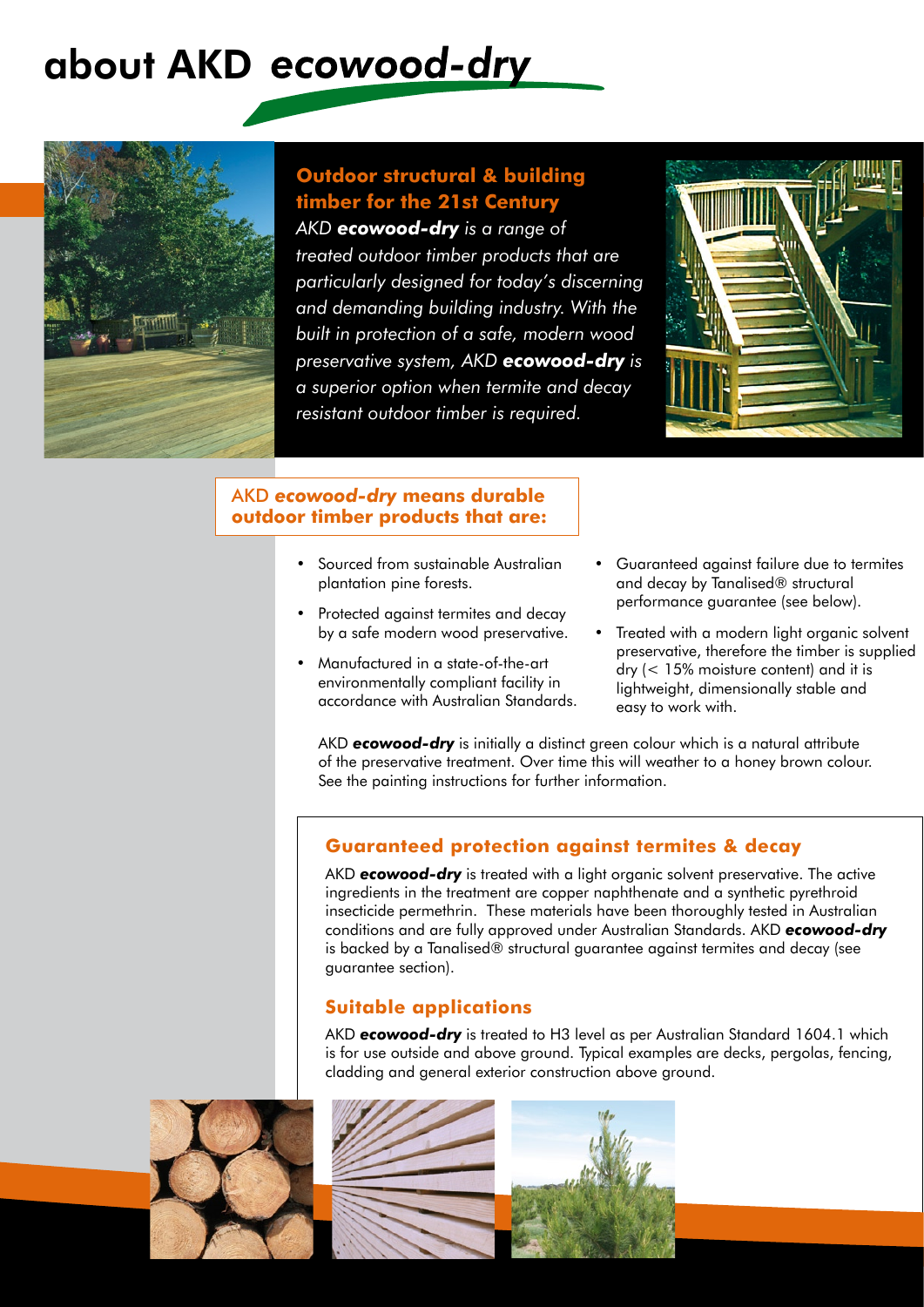## **Size ranges & availability**

AKD can supply a wide range of timber sections and lengths in AKD *ecowood-dry.* Check with your stockist for details and availability. Our regular range includes the following:

#### AKD *ecowood-dry* **size range (mm)**

| <b>DECKING</b> |                 | <b>GRADED STRUCTURAL PINE</b> |                 |
|----------------|-----------------|-------------------------------|-----------------|
| $70 \times 22$ | $70 \times 35$  | $70 \times 45$                | $140 \times 70$ |
| $90 \times 22$ | $90 \times 35$  | $90 \times 45$                | $190 \times 70$ |
|                | $140 \times 35$ | $140 \times 45$               | $240 \times 70$ |
| <b>POSTS</b>   | $190 \times 35$ | $190 \times 45$               | $290 \times 70$ |
| $90 \times 90$ |                 | $240 \times 45$               |                 |

**Note 1:** Available in most lengths of 300mm increments from 2.4m to 6.0m.

**Note 2:** Rougher Head finish available in all sizes.

**Note 3:** Other sizes and lengths available on request.

# **Safe handling instructions**

The preservative used in AKD *ecowood-dr***y** is safe for timbers in general use around people including children, pets, animals and plants. However handling and working with any material, particularly where airborne dusts are generated, may present some hazards. The following safe handling and personal hygiene measures are recommended.

- Keep the work area clean. Do not allow wood dust to accumulate.
- Avoid inhaling wood dust and wear a filter mask while power sawing, machining, sanding or any operation where wood dust is generated.
- Protect the eyes while using power tools or any work where small particles may be ejected.
- Brush or wash sawdust off skin and clothes.
- Wash hands after work and before eating, drinking or smoking.
- Wash wood dust contaminated work clothing and safety equipment before reuse.
- DO NOT BURN treated timber off-cuts or waste pieces.

The light organic solvent preservative used in AKD *ecowood-dry* may initially leave the timber with a mild petroleum like odour. This odour should disappear within a few days once the boards are open to the air. If a large quantity of AKD *ecowood-dry* timber is being stored or handled indoors, ensure adequate ventilation.

#### **Use & installation practices**

- Use good building practices in compliance with the Building Code of Australia, local requirements and manufacturers recommendations as applicable.
- Ensure that timber products selected are of the correct sizes and structural capacity for the proposed applications. Consult your builder or supplier if in doubt.
- AKD *ecowood-dry* H3 must not be installed in ground contact or in contact with masonry below the damp course. Ensure posts, joists and stringers are mounted correctly on timber mounting stirrups or brackets. A higher level treatment is required for inground applications.
- All cuts, rebates, drill holes and notches in treated timber must be thoroughly resealed with a suitable "in can" timber protective such as Tanalised Ecoseal or XJ Clear Timber Protective.

## **Nails & fixings**

The treatment used in AKD *ecowood-dry* is non-corrosive to steel and common metals. However for all exterior timber work where exposure to moisture and weather is expected, corrosion resistant fixings such as hot dipped galvanised nails, bolts and plates should be used.

### **Disposal**

*Domestic and trade users should dispose of offcuts and redundant pieces through normal waste collection services as residential or construction and demolition waste. Do not use for composting, mulching or animal bedding. Do not burn as a means of disposal.*